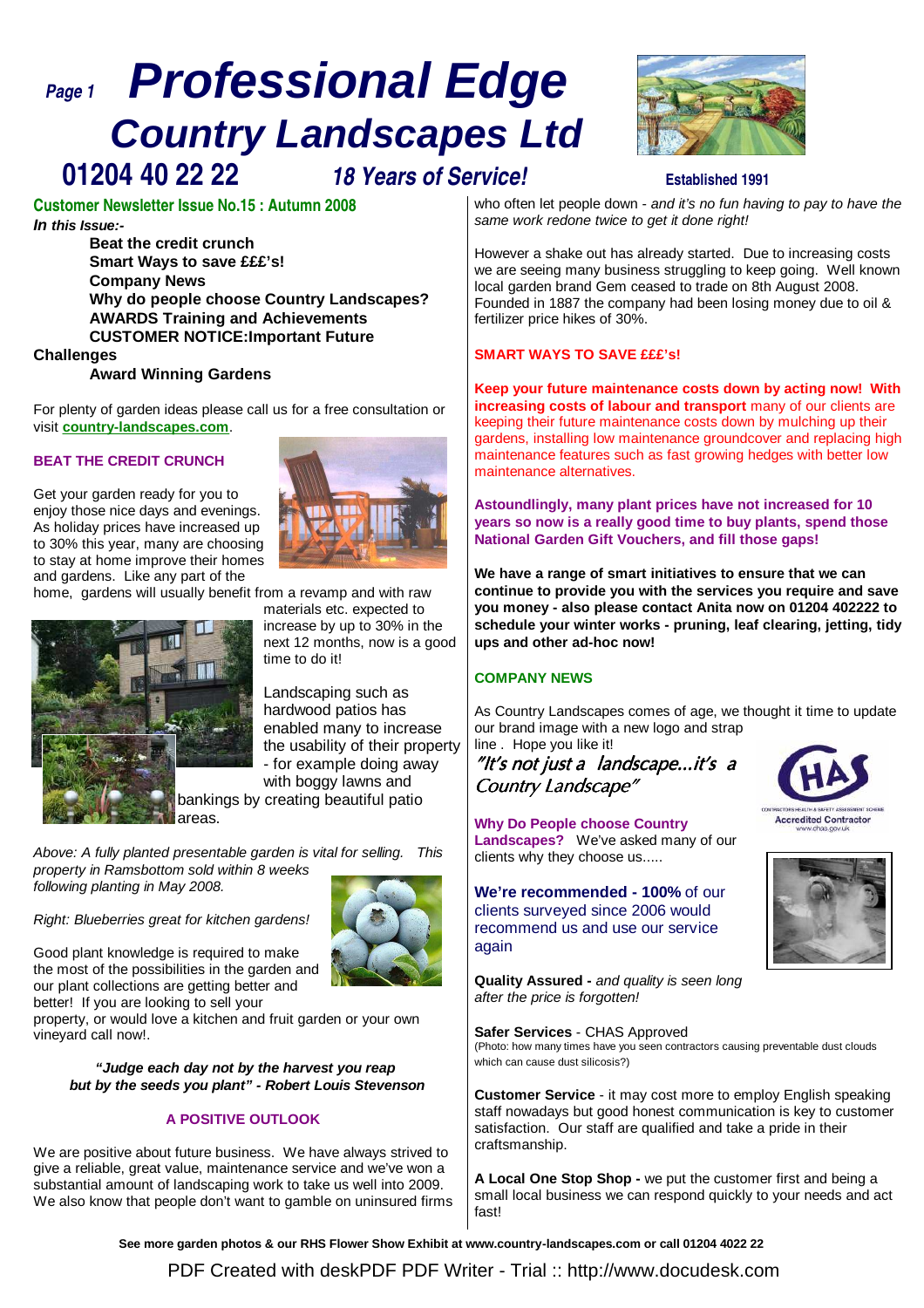# **Page 2 Professional Edge Country Landscapes Ltd 01204 40 22 22 18 Years of Service! Established 1991**



#### **NEW! FINANCIAL PROTECTION INSURANCE BACKED WARRANTY**

**As a TrustMark Approved company we offer a 6 year Insurance Backed Guarantee which also protects deposits and any down payments for made for materials etc.** 



TRI IS **MARK** 

**With many firms - large and small on the brink, don't let them take your money without a watertight Warranty. We've been really busy since our 2006 Customer Newsletter, so here are some more updates and things we've achieved......**

#### **NEW! ConstructionLine APPROVAL-Sept 2007**

Constructionline offers peace of mind that an approved company has met standards designed and agreed by construction

industry leaders. It's low cost and streamlines the tendering process for selection of contractors in the private, public & education sectors.

#### **Since gaining the accreditation we have expanded our market share and undertaken extensive work for Bury MBC, Bolton Royal Hospital and Matthew Moss High School in Rochdale.**

# **NEW! TrustMark ACCREDITATION**

The Trust Mark scheme is supported by the Government and consumer groups to help you find reputable firms to do repairs, maintenance and improvement work in your home or garden. Figures from the Office of Fair Trading show that last year there were more than 111,000 complaints about poor contractors! Therefore if you want a good job guaranteed, use a TrustMark Accredited firm (www.trustmark.org.uk).



### **New Membership: Association of Professional Landscapers**

The APL is the main trade organisation for firms undertaking domestic work. Now every year our work is inspected by the APL to check it conforms to high quality standards. We are also required to be committed to the high standards set out in the APL Customer Charter - visit the APL web site at www.landscaper.org.uk.





# **NEW! Working Well Together**

It's too late when someone is injured due to work - it could be an employee or a client or child. In December 2007 we achieved the stringent health and safety requirements of the CHAS and made a commitment to the Working Well Together Safety Campaign (www.wwt.uk.com).

#### **INVESTOR IN PEOPLE AWARD 2008**

**Better trained staff provide better quality services, however qualified gardeners remain rare.** Country Landscapes is proud to have always had an Apprenticeship scheme, and our loyal clients who've been with us from 1991 know that we've provided apprenticeships for many local people in that time. This Autumn, Anita Martin and Mick Doll have enrolled on NVQ3, and Gary Hunt on NVQ2 in Horticulture. Phil Johnson will hopefully be returning and enrolling on NVQ2 in Spring 2009.

In July 08 our business was reviewed by the Investor In People.

Since achieving this quality standard in 2005, we remain in a lean and mean position to enable us to react quickly and have the experience to tackle the challenges we face.



**INVESTOR IN PEOPLE** 

Staff were found to be loyal and highly motivated and the business was found to support staff positively; and a range of training opportunities were in place for staff, including NVQ' and the organisation's commitment in this respect was found to be impressive.

**As many private and public sector clients specify a fully qualified workforce this is an essential aspect for us.** With a sense of confidence in management and an understanding of future purpose & potential, staff consistently confirmed that they felt appreciated for their efforts, receiving ongoing feedback from clients and management in terms of what they were doing well, and where there was room for improvement.

The Investor in People assessor also commented that the general organisation and structure throughout the business was extremely impressive for a business of this size.

**In summary the assessor gave a very positive report, commenting that whilst we still continue to meet the standard, we have exceeded the standard in some instances, due to being extremely committed to continuous improvement.**

# **CUSTOMER NOTICE: IMPORTANT FUTURE CHALLENGES**

Whilst we have mitigated and absorbed unparalleled cost increases, particularly in fuel, but also substantial increases of raw materials and machinery of up to 30%, in order for the business to remain financially viable and to continue to sustain a level of service that you expect, we will have no option but to increase contract rates. We have also lost some qualified and capable staff due to being unable to pay rates sufficient to cover the real costs of living, and with minimum wages, costs have increased over 25% in the last 3

years. If we do not retain staff we cannot provide the services you require.



# The good news is we expect to be able to off set some increases by

working smarter! We've already been working with clients to save money in the long term, by installing low maintenance plantings, and replacing features such as fast growing hedges. We are also looking at grass growth retardant on bankings and

**See more garden photos & our RHS Flower Show Exhibit at www.country-landscapes.com or call 01204 4022 22**

PDF Created with deskPDF PDF Writer - Trial :: http://www.docudesk.com